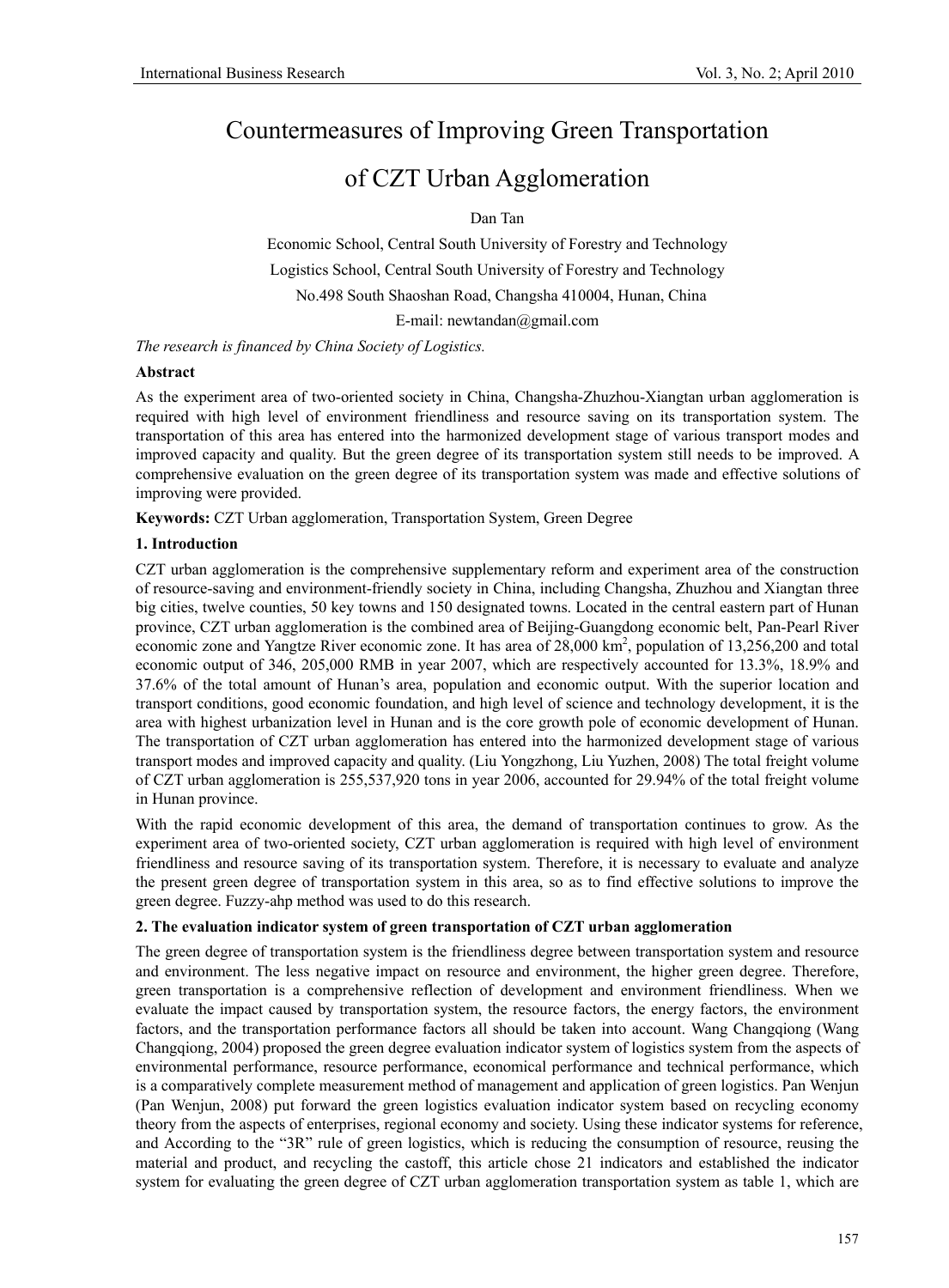environment pollution, energy consumption, resource occupation and transport performance.

# **3. The fuzzy comprehensive evaluation on green degree of CZT urban agglomeration transportation system**

#### 3.1*The determination on weights of evaluation indicators*

This article set weight to the factor linked to the green degree of transportation system by Analytic Hierarchy Process. The weights of first layer indicators to target layer and the weights of second layer indicators to first layer indicators are shown in table2:

### *3.2 Establishing an evaluation grade set*

This article identified the grade set of evaluation criteria on green degree of transportation system as:

 $V = \{Good, Above normal, Normal, Below normal, Bad\}$ 

## *3.3 Establishing fuzzy evaluation matrix*

The establishment of fuzzy evaluation matrix was combined professional experts in survey method with professional testing methods. Through the analysis and arrangement of the investigation results of 20 industry experts, the author got the evaluation data of transportation system green degree of CZT urban agglomeration, which was shown by membership degree. The fuzzy evaluation matrixes of environment pollution, energy consumption, resource occupation, and transport performance are as follows:

|  |  |                                                                                                                                                                                                                                                 | $R_2 = \begin{bmatrix} 0.1 & 0.2 & 0.3 & 0.3 & 0.1 \\ 0.1 & 0.1 & 0.5 & 0.2 & 0.1 \\ 0 & 0.1 & 0.3 & 0.4 & 0.2 \end{bmatrix}$ |  |  |                                                                                                                                                                                                                                                                                                                |
|--|--|-------------------------------------------------------------------------------------------------------------------------------------------------------------------------------------------------------------------------------------------------|-------------------------------------------------------------------------------------------------------------------------------|--|--|----------------------------------------------------------------------------------------------------------------------------------------------------------------------------------------------------------------------------------------------------------------------------------------------------------------|
|  |  |                                                                                                                                                                                                                                                 |                                                                                                                               |  |  |                                                                                                                                                                                                                                                                                                                |
|  |  |                                                                                                                                                                                                                                                 |                                                                                                                               |  |  |                                                                                                                                                                                                                                                                                                                |
|  |  |                                                                                                                                                                                                                                                 |                                                                                                                               |  |  |                                                                                                                                                                                                                                                                                                                |
|  |  | $R_i{=}\begin{bmatrix} 0.1 & 0.2 & 0.3 & 0.2 & 0.2\\ 0.1 & 0.1 & 0.3 & 0.4 & 0.1\\ 0 & 0.2 & 0.3 & 0.3 & 0.2\\ 0.1 & 0.2 & 0.3 & 0.3 & 0.1\\ 0 & 0.1 & 0.4 & 0.3 & 0.2\\ 0.1 & 0.1 & 0.3 & 0.3 & 0.2\\ 0 & 0.1 & 0.3 & 0.4 & 0.2 \end{bmatrix}$ |                                                                                                                               |  |  |                                                                                                                                                                                                                                                                                                                |
|  |  |                                                                                                                                                                                                                                                 |                                                                                                                               |  |  |                                                                                                                                                                                                                                                                                                                |
|  |  |                                                                                                                                                                                                                                                 |                                                                                                                               |  |  |                                                                                                                                                                                                                                                                                                                |
|  |  |                                                                                                                                                                                                                                                 |                                                                                                                               |  |  |                                                                                                                                                                                                                                                                                                                |
|  |  |                                                                                                                                                                                                                                                 |                                                                                                                               |  |  |                                                                                                                                                                                                                                                                                                                |
|  |  |                                                                                                                                                                                                                                                 |                                                                                                                               |  |  |                                                                                                                                                                                                                                                                                                                |
|  |  |                                                                                                                                                                                                                                                 |                                                                                                                               |  |  |                                                                                                                                                                                                                                                                                                                |
|  |  |                                                                                                                                                                                                                                                 |                                                                                                                               |  |  |                                                                                                                                                                                                                                                                                                                |
|  |  |                                                                                                                                                                                                                                                 |                                                                                                                               |  |  | $R_3=\begin{bmatrix} 0.2 & 0.2 & 0.4 & 0.2 & 0 \\ 0 & 0.1 & 0.3 & 0.4 & 0.2 \\ 0.2 & 0.4 & 0.3 & 0.1 & 0 \\ 0.2 & 0.3 & 0.3 & 0.1 & 0.1 \\ 0.1 & 0.3 & 0.4 & 0.2 & 0 \\ 0.1 & 0.3 & 0.3 & 0.2 & 0.1 \end{bmatrix} \quad R_4=\begin{bmatrix} 0.3 & 0.3 & 0.3 & 0.1 & 0 \\ 0.4 & 0.4 & 0.1 & 0.1 & 0 \\ 0.2 & 0$ |

*3.3 Comprehensive calculation of fuzzy evaluation* 

The evaluation vector of environment pollution  $U_1$  is:

 $C_1 = A_1 \cdot R_1 = (0.3771, 0.1848, 0.0375, 0.1744, 0.0618, 0.1106, 0.0538) \cdot R_1$ 

*=* (0.08469, 0.1589, 0.30618, 0.28615, 0.16408)

The evaluation vector of energy consumption  $U_2$  is:

 $C_2 = A_2 \cdot R_2 = (0.6661, 0.2190, 0.1148) \cdot R_2$ 

 $= (0.08851, 0.1666, 0.34377, 0.28955, 0.11147)$ 

The evaluation vector of resource occupation  $U_3$  is:

*C3= A3·R3*= (0.4135, 0.0510, 0.2046, 0.0891, 0.1550, 0.0868) *·R3* 

# *=* (0.16562, 0.26891, 0.35685, 0.18083, 0.02779)

The evaluation vector of transport performance  $U_4$  is:

*C4= A4·R4*= (0.4492, 0.1938, 0.2292, 0.0777, 0.0501) *·R4*

 $= (0.2709, 0.29145, 0.28416, 0.11779, 0.0357)$ 

Build high-level fuzzy matrix  $R = (C_1 C_2 C_3 C_4)^T$  by using the comprehensive evaluation results  $C_1$ ,  $C_2$ ,  $C_3$ ,  $C_4$  of the four aspects above, combined with its corresponding weight coefficient matrix A, and obtain the final evaluation results: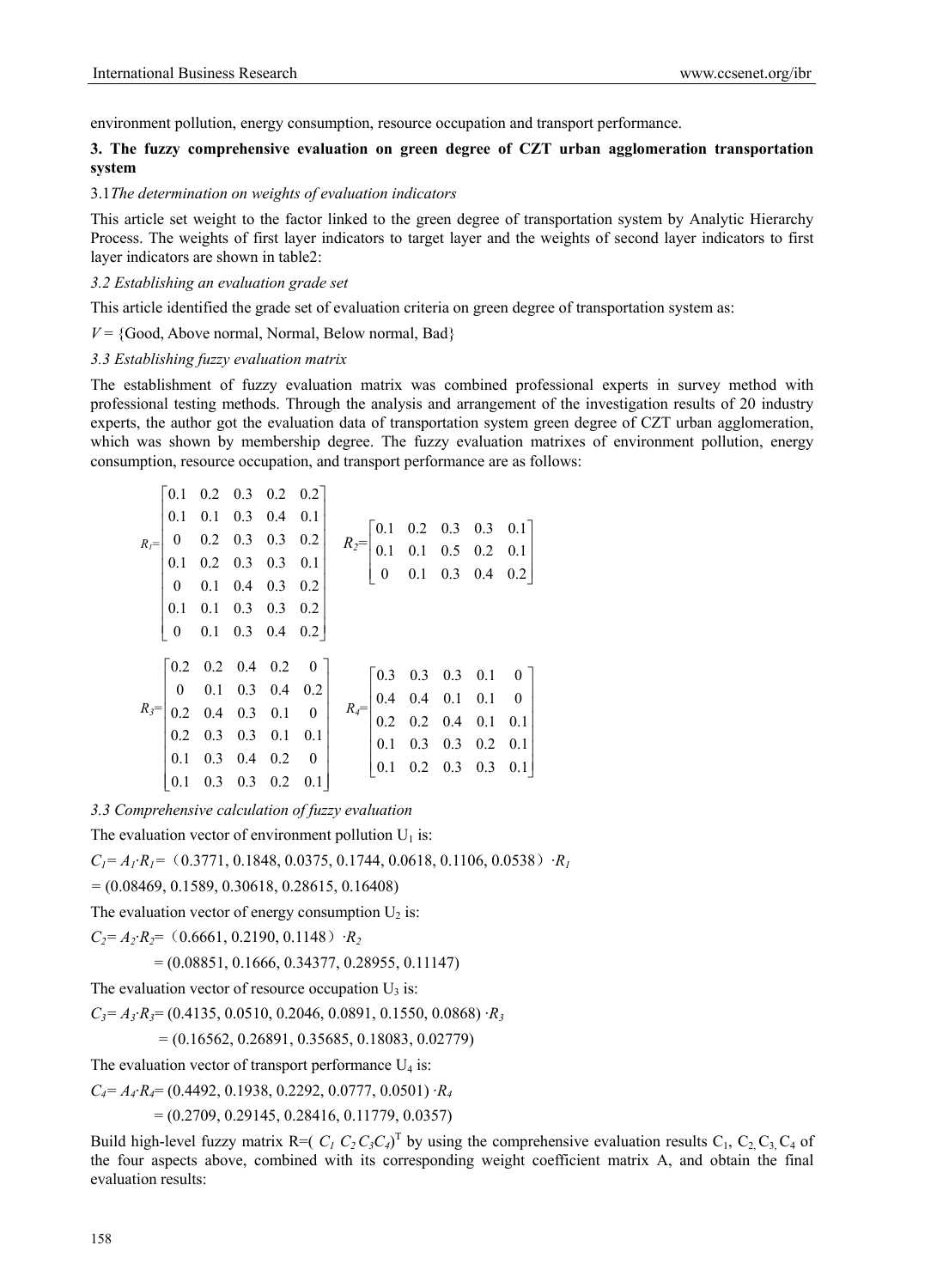*C= A*·*R*= (0.5018, 0.2956, 0.0842, 0.1185) ·*R*

= (0.114708, 0.186162, 0.318979, 0.258365, 0.121856)

If set the membership grade set of evaluation criteria as:

*V*={0.9(Good), 0.8(Above normal), 0.7(Normal), 0.6(below normal), 0.5(bad)}

So that comprehensive evaluation scores G of the transportation system green degree of CZT urban agglomeration is:

*G= C\*V*=0.691399

It can be seen that the transportation system green degree of CZT urban agglomeration is just on the verge of normal level, which needs to be greatly improved.

#### **4. Countermeasures of improving green transportation of this area**

According to above mentioned criteria, the score of environment pollution indicators is 0.507096; the score of energy consumption indicators is 0.524615; the score of resource occupation indicators is 0.604561; the score of transport performance is 0.646609. Evidently, the condition of transport performance and resource occupation is better than that of environment pollution and energy consumption in transportation system of CZT urban agglomeration. Due to the increasing investment in transportation infrastructure in recent years, the construction of railway, highway, port and logistics park, the comprehensive network of CZT urban agglomeration has basically formed, with good transport capacity. Therefore, it has made great improvements in reducing transportation cost and shortening transport distance. At the same time, it also has better guaranteed the transport safety, decreased ineffective transport, and increased the rate of joint distribution and rate of multimodal transport. This situation has been reflected by the comparatively high score of transport performance indicators.

However, it can not be ignored that the score of environment pollution indicators is the lowest one in the four kinds of indicators. The growth rate of road transportation in this area is much faster than that of other transportation modes in recent years. But the road transport is the one of highest unit pollutant discharge and energy consumption in railway, water, road and pipeline transport. At present, the domain force of road transport in CZT area is small private business, which is lack of effective control on pollutant discharge and energy consumption. Therefore, the government should help them to improve the management on these aspects, such as using energy-saving or clean fuel powered conveyance, decreasing the energy consumption and discharge amount of solid, liquid, gaseous pollutants.

Water transport is the mode of lowest cost, least occupied resource, and most environment friendliness in water, railway, and road transport. Those bulk commodity of metallurgy, chemicals, machinery, automobile, electricity and paper which needed in the economic development of CZT urban agglomeration are the advantageous resource of water transport. However, due to some reasons, such as the limits of waterway and port capacity, outdated cargo handling equipment, the advantages of water transport in CZT area has not been well developed. In recent years, the frequent occurrence of crisis of aggravated pollution and blocked waterway which caused by low water of Xiang River lead to the great decrease of water transport amount, and even the danger of ban on ships. (Dai Shua, Sun Liying, 2009) This situation brings more pressure on road transport, thus to increase the energy consumption and environment pollution indirectly. Aiming at this problem, government should further improve the conditions of water transport infrastructure, construct CZT port group, expand the function of port, and enhance the capacity of port combined with railway and road. At the same time, the government can integrate the port resource and differentiate the port positioning. For example, to orient Changsha port as container transport and break bulk transport, to orient Zhuzhou port as dangerous cargo transport, to orient Xiangtan port as bulk cargo transport. Government also can guide the forwarders to develop long distance transportation which reflects the characteristic of water transport. Furthermore, government should establish overall linkage of gate close, water drain and maintenance in the whole basin of Xiang River, so as to solve the conflicts between stream flow and ship sailing, and minimize the transportation loss caused by dry season.

#### **References**

Liu, Yongzhong, Liu, Yuzhen. (2008). Research on the development strategy of modern logistics industry of CZT urban agglomeration. *Railway Transport and Economy*, Vol.30, pp.71.

Wang, Changqiong, (2004). *Green logistics*. Beijing: Chemical Industry Press, (chapter 9).

Pan, Wenjun. (2008). Research on green logistics evaluation system based on cyclic economy. *Hoisting and Conveying Machinery*, Vol.7, pp.1-7.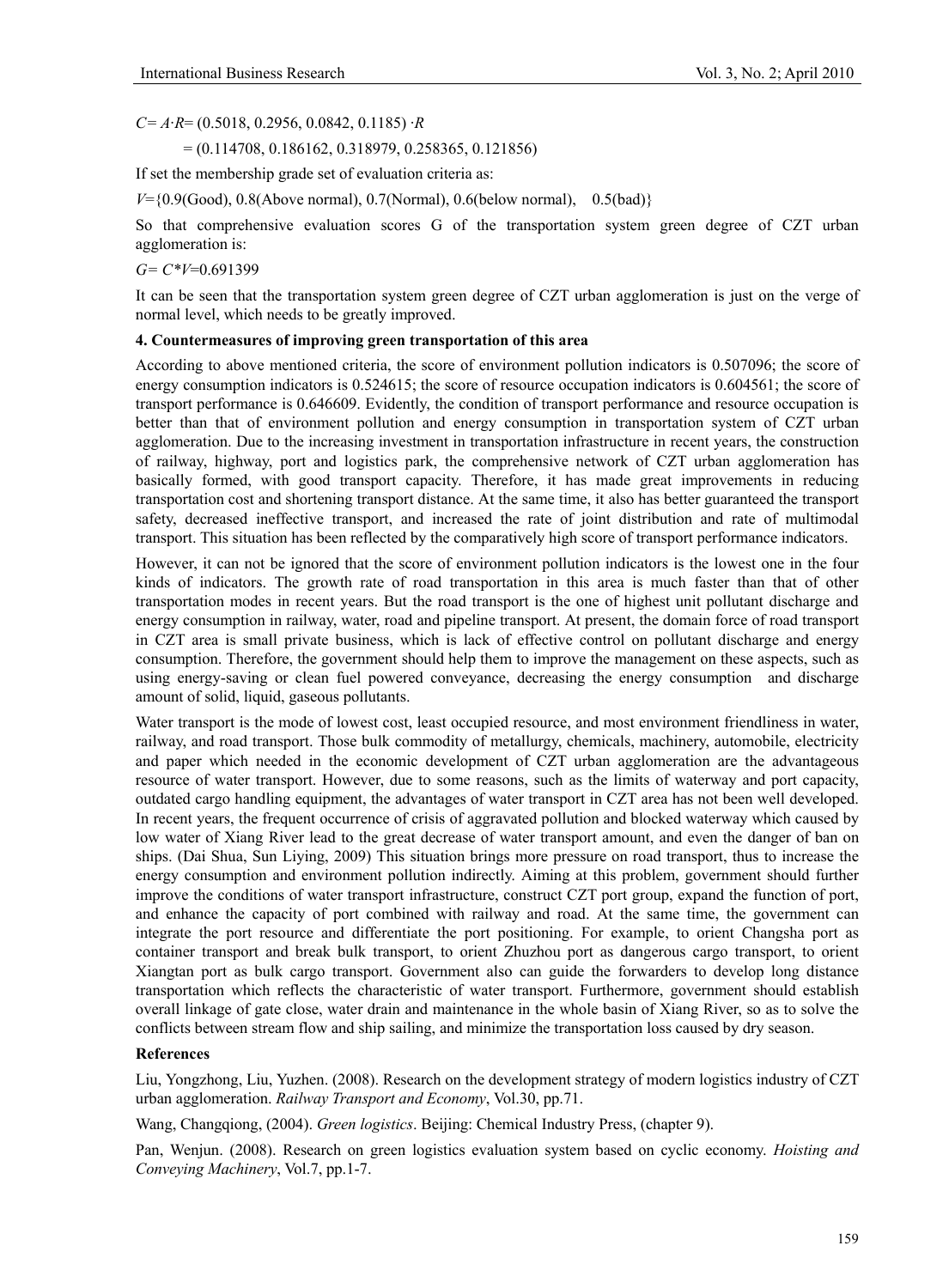Dai, Shuai, Sun, Liying, (2009). Research on the balance of urban and rural transportation development of CZT urban agglomeration. *Comprehensive Transportation*, Vol. 1, pp.41.

| <b>TARGET</b>                         | <b>FIRST-LEVEL INDICATOR</b> |                   | <b>SECOND-LEVEL INDICATOR</b>                                               |                |  |  |  |  |
|---------------------------------------|------------------------------|-------------------|-----------------------------------------------------------------------------|----------------|--|--|--|--|
| <b>LAYER</b>                          | <b>Indicator Content</b>     | Indicator<br>Code | <b>Indicator Content</b>                                                    | Indicator code |  |  |  |  |
|                                       |                              |                   | Discharge amount of atmospheric pollutant                                   | $X_1$          |  |  |  |  |
|                                       |                              |                   | Noise level of conveyance                                                   | $X_2$          |  |  |  |  |
|                                       |                              |                   | Utilization rate of muffler device                                          | $X_3$          |  |  |  |  |
|                                       | <b>Environment Pollution</b> | $U_1$             | Amount of solid waste                                                       | $X_4$          |  |  |  |  |
|                                       |                              |                   | Recycling rate of solid waste                                               | $X_5$          |  |  |  |  |
|                                       |                              |                   | Amount of liquid waste                                                      | $X_6$          |  |  |  |  |
|                                       |                              |                   | Recycling rate of liquid waste                                              | $X_7$          |  |  |  |  |
|                                       |                              |                   | Energy consumption amount of conveyance                                     | $X_8$          |  |  |  |  |
|                                       | <b>Energy Consumption</b>    | U,                | Utilization rate of alternative green energy                                | $X_{9}$        |  |  |  |  |
|                                       |                              |                   | Recycling rate of energy                                                    | $X_{10}$       |  |  |  |  |
|                                       |                              |                   | Amount of land occupation                                                   | $X_{11}$       |  |  |  |  |
| Green degree of transportation system |                              |                   | Proportion of professional transporters                                     | $X_{12}$       |  |  |  |  |
|                                       |                              |                   | Utilization rate of conveyance and transport<br>equipments                  | $X_{13}$       |  |  |  |  |
|                                       | <b>Resource Occupation</b>   | $U_3$             | Recycling rate of discarded and used conveyance<br>and transport equipments | $X_{14}$       |  |  |  |  |
|                                       |                              |                   | Utilization rate of transport package                                       | $X_{15}$       |  |  |  |  |
|                                       |                              |                   | Recycling rate of discarded and used transport<br>package                   | $X_{16}$       |  |  |  |  |
|                                       |                              |                   | Transportation cost                                                         | $X_{17}$       |  |  |  |  |
|                                       |                              |                   | Transport distance                                                          | $X_{18}$       |  |  |  |  |
|                                       | <b>Transport Performance</b> | $U_4$             | Transport safety                                                            | $X_{19}$       |  |  |  |  |
|                                       |                              |                   | Rate of joint distribution                                                  | $X_{20}$       |  |  |  |  |
|                                       |                              |                   | Rate of multimodal transport                                                | $X_{21}$       |  |  |  |  |

Table1. Evaluation Indicator System of Green Transportation